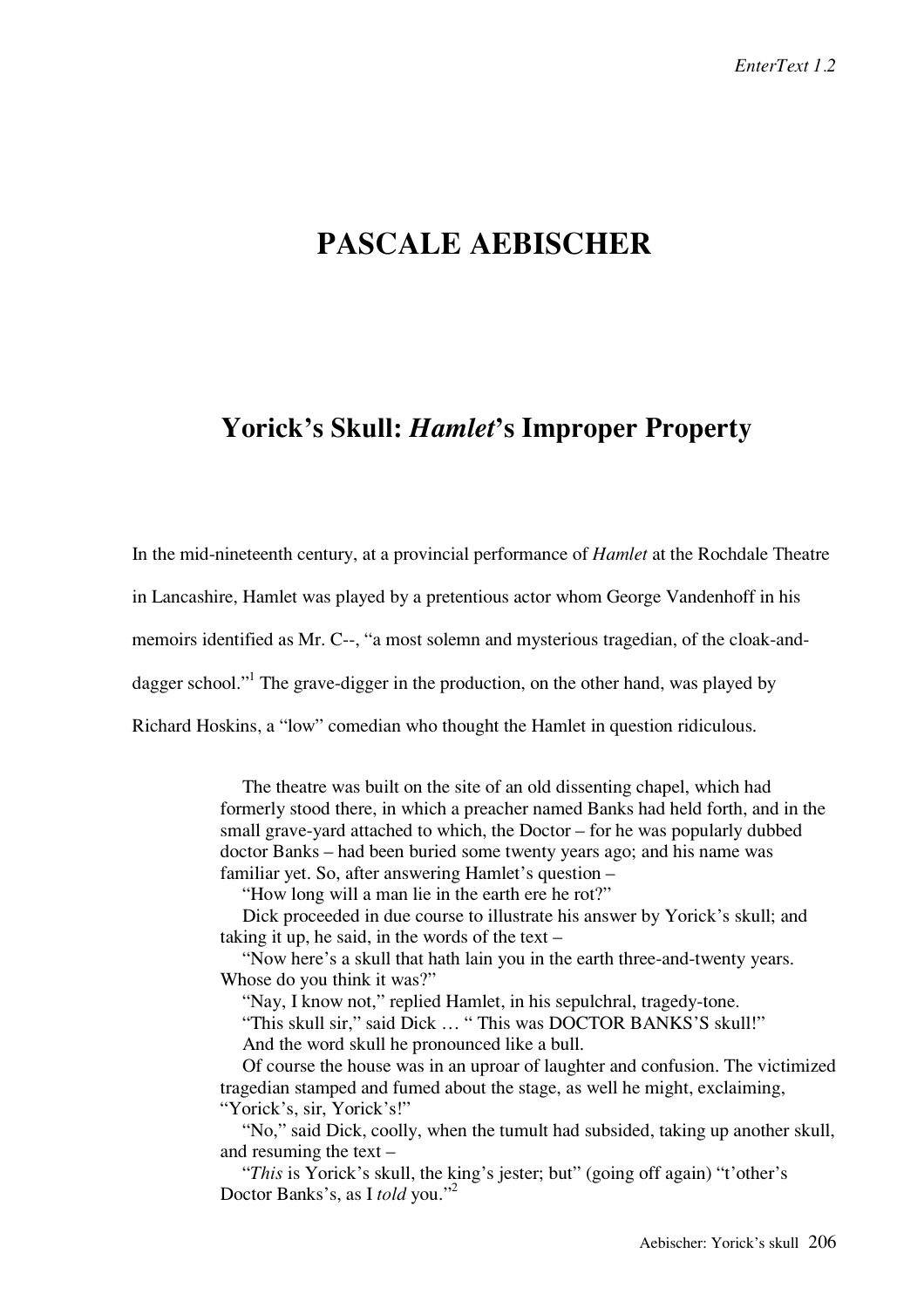*EnterText 1.2*

Not surprisingly, Vandenhoff tells us, the performance in question ended in a fight in the grave between Hamlet and the Gravedigger rather than Hamlet and Laertes.

Another theatrical anecdote is far closer to our own time. I happened upon a first trace of the story when I was researching Ron Daniels's 1989 Royal Shakespeare Company (RSC) production of *Hamlet* at the Shakespeare Centre Library in Stratford-upon-Avon. In the middle of a stack of archival material about the production, I found a memorandum, dated 9 May 1989, that read: "If André Tchaikovsky isn't actually playing Yorick this year, please can we have his skull back in the Collection for future reference, or whatever you do with skulls of dead pianists." The story I managed to piece together from this point of departure is what follows. $3$ 

In 1980, André Tchaikovsky, an Oxford-based musician, saw Michael Pennington's performance of the role of Hamlet. He was so taken by the macabre dialogue in the graveyard scene that on his way home he told his companion of his intention to bequeath his skull to the Royal Shakespeare Company so that he–or at least a part of him–might appear as Yorick in a future production of *Hamlet*. A few years later, the Property Department Manager for the RSC, William Lockwood, received a call from an undertaker who asked whether the RSC might be interested in the cranium of a deceased client. Horrified, Mr Lockwood passed the question on to Terry Hands, who was the RSC's Artistic Director at the time and who promptly accepted the bequest. Ten days later, to Lockwood's discomfiture and the evident delight of the department's dog, Mr Lockwood received a parcel containing the freshly processed golden-toothed skull of André Tchaikovsky. After extensive airing, it found a provisional resting-place on a shelf in the Property Department.

André Tchaikovsky's first genuine chance to star as Yorick came in 1989, when Mark Rylance started to rehearse the title role of Hamlet in Daniels's production. A rehearsal note dated 13 February records: "Mark Rylance has asked whether it would be possible to use the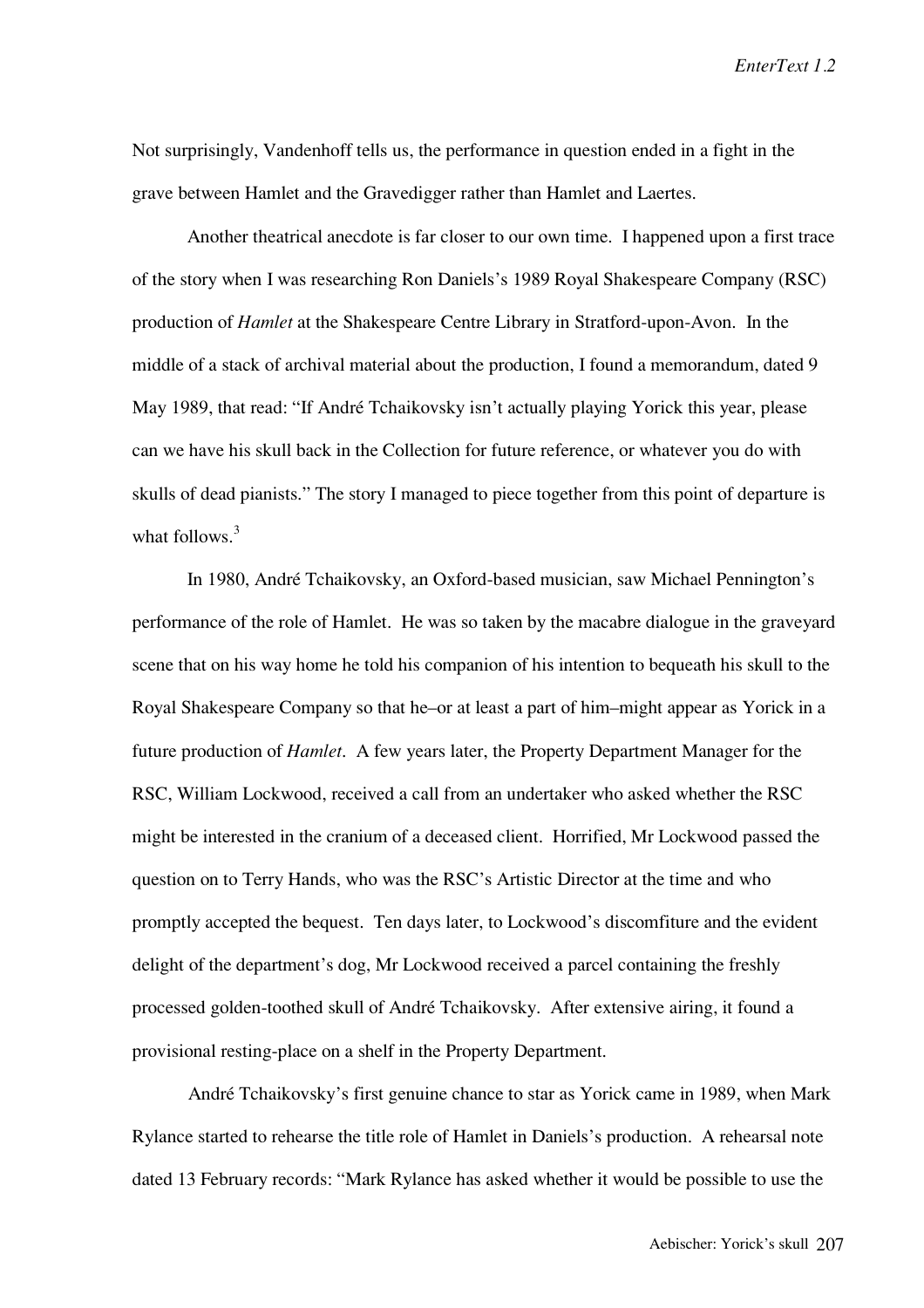real skull that was donated to the RSC as Yorick's skull?" The Property Department complied, and Tchaikovsky appears to have spent one month in the rehearsal room preparing the role of Yorick. On 23 March, however, the first indication of trouble is casually mentioned in a rehearsal note: "we will be using the real skull for Yorick but will need a stand by in case of accident." What accident? Although Tchaikovsy must have been aware that playing Yorick would entail being "knocked about the mazard with a sexton's spade" (5.1.85- 6),<sup>4</sup> Rylance's desire to grant Tchaikovsky's wish seems thus to have been paradoxically checked by a simultaneous desire to honour the dead. Eventually, squeamishness about the rough handling of real human remains seems to have triumphed. Claire van Kampen, the production's musical director and later Mark Rylance's wife, remembers that

As a company, we all felt most privileged to be able to work the Gravedigger scene with a real skull.…However, collectively as a group we agreed that as the real power of theatre lies in the complicity of illusion between actor and audience, it would be inappropriate to use a real skull during the performances, in the same way that we would not be using real blood etc. It is possible that some of us felt a certain primitive taboo about the skull, although the Gravedigger, as I recall was all for it!<sup>5</sup>

On 7 April, Tchaikovsky was finally defeated in his quest for on-stage remembrance, though touchingly the understudy ordered to replace him was to be an exact look-alike: "We are no longer using the real skull as Yorick but would like to use a cast of it (complete with teeth)."

What both of these stories show and what I want to explore further in screen productions of the play, is what I like to call the unruliness or impropriety of Yorick's skull as a property. In both stories, the skull stops performing its simple role of "property" in the *Oxford English Dictionary* sense of "a stage requisite, appurtenance, or accessory," and threatens to move from the position of accessory, or object, into the position of principal, or subject. The main danger of the skull as a theatrical signifier is its polysemous denotative and connotative richness. On a first level, it is an iconic sign that straightforwardly stands for the fictional referent of Yorick's skull, the king's jester. As such, it connotatively invokes the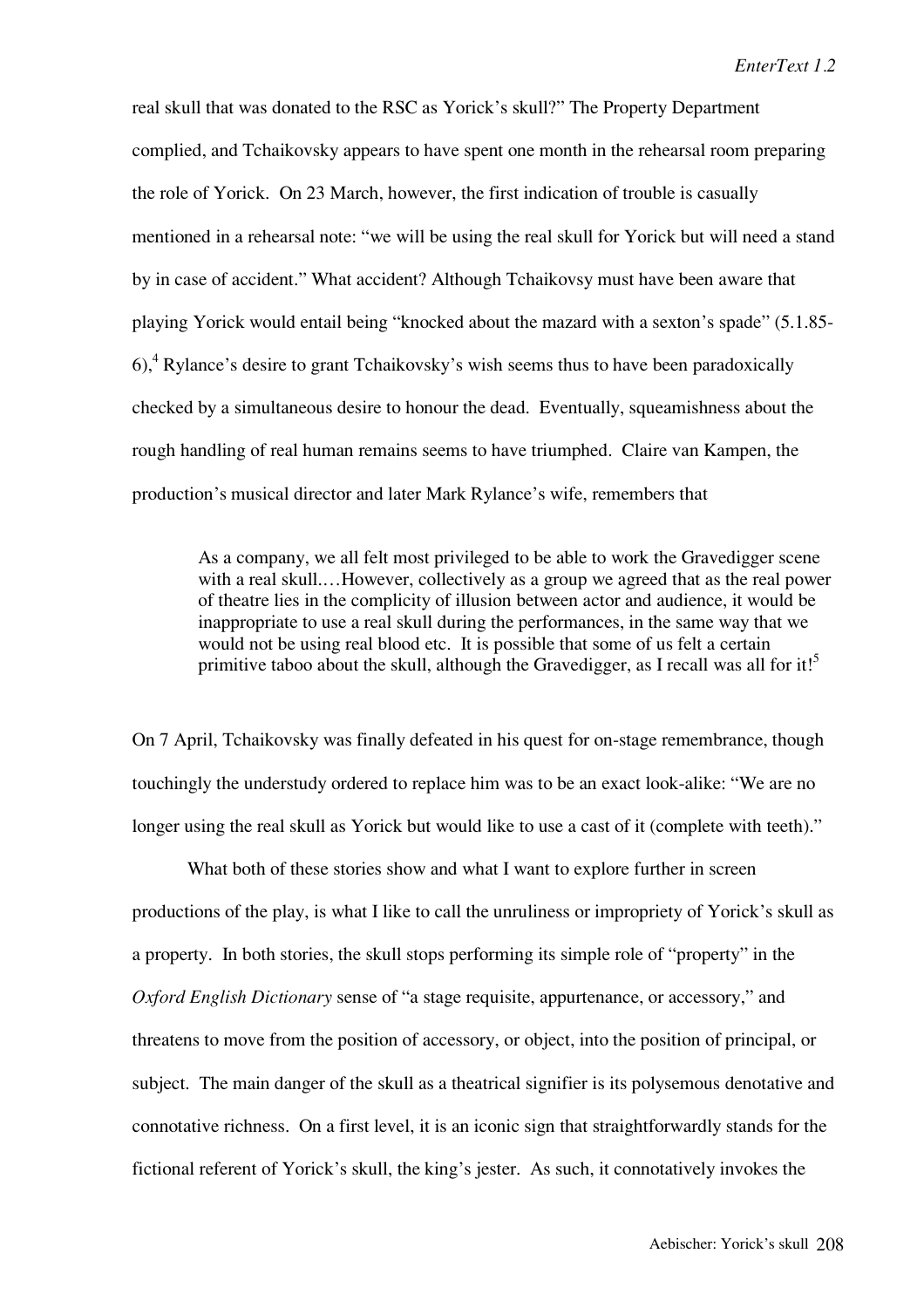tradition of the dance of death, which in Holbein's illustration features Death wearing a jester's cap grabbing hold of the hand of the queen: the skull as the "antic death" linking Hamlet's "antic disposition" with his recognition of his own death.<sup>6</sup>



**Hans Holbein, "The Queen" (***The Dance of Death* **1538),**

For although Hamlet's own reflections over Yorick's skull never explicitly evoke the possibility of his own death but displace his own mortality onto "my lady" (5.1.184) in an uncanny flashback (or is it a flashforward?) to the death of Ophelia, the notion that the skull is a reflection of Hamlet and a foreshadowing of his imminent death is widely accepted. It is obviously this concept that underlies the cover-design of the documentary video-tape recording the rehearsals for Derek Jacobi's production of *Hamlet* with Kenneth Branagh in the lead, which is tellingly entitled *Discovering Hamlet*.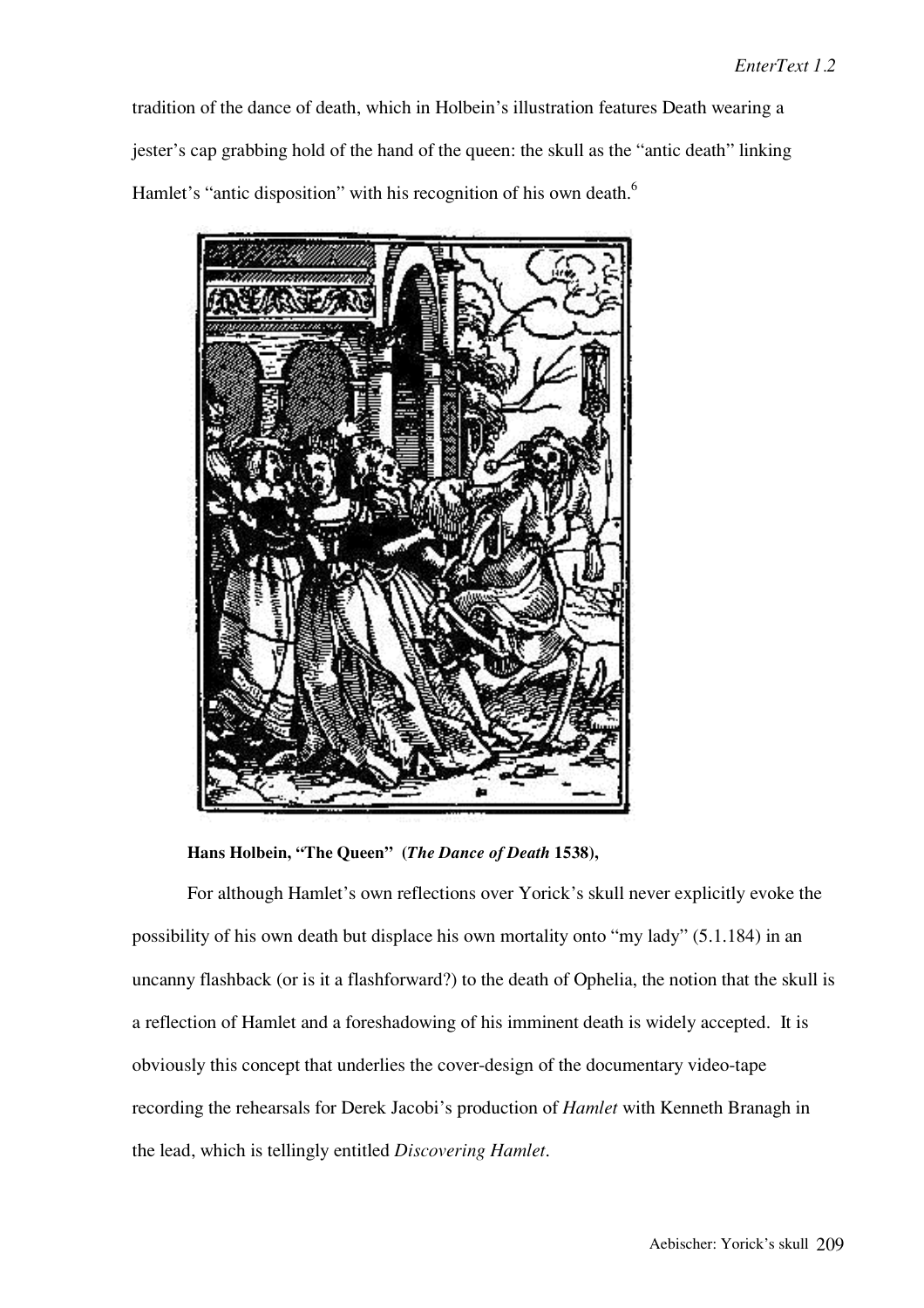

### **Olshaker/Jacobi/Branagh video cover**

Here the parallel disposition of the skull and Branagh's face make it clear that the discovery of Hamlet must happen through a contemplation of the relationship and similarity between hero and skull. The spine of the video-cover is even blunter with the emblematic picture for the "discovery" of Hamlet reduced to the skull held up in Hamlet's hand. It is the task of the culturally knowledgeable consumer to work out the metonymy linking the skull to Hamlet's absent head and thus to the discovery of Hamlet's mystery. Thus already in its first, and most straightforward, meaning, the property manages to stand for Yorick as a fictional character, for iconographic Death in general, and as such potentially for all the separate identities that Hamlet attributes to it (Cain, a politician, a courtier, a lawyer, a buyer of land, Alexander, or Caesar), and for "antic" Hamlet himself.

If on the spine of the *Discovering Hamlet* tape the skull stands for absent Hamlet, it no less re-presents its *own* absence. Following its usurpation of Hamlet's place on the cover, the skull is elided in the documentary itself. All we see of Yorick is a four-second clip that is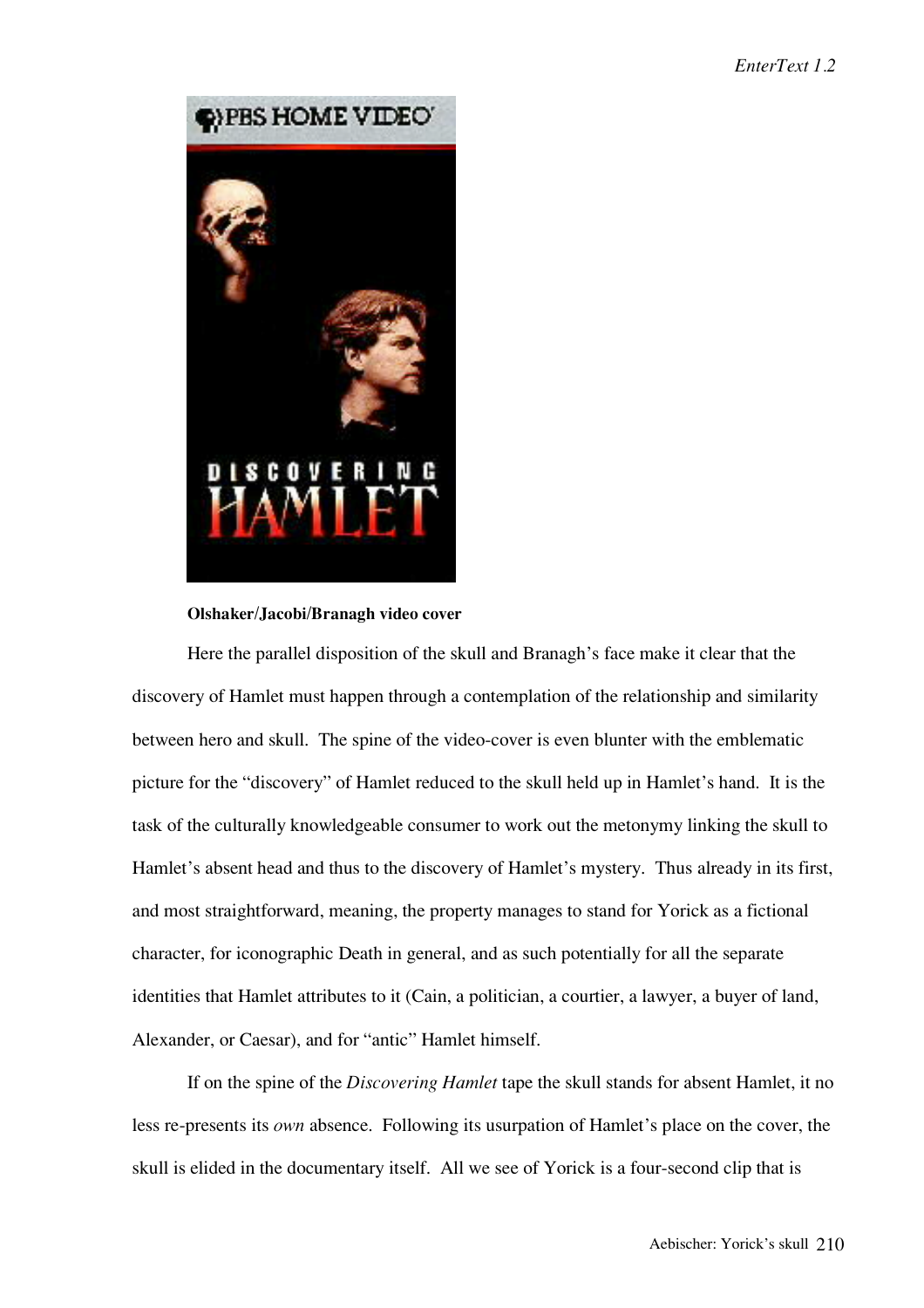accompanied by a voice-over of Derek Jacobi talking about the production in general. Yorick's skull in fact signifies its own absence and lack: lack of the lips that Hamlet has "kissed I know not how oft" (5.1.179-80), the absent presence of Yorick, young Hamlet's parental surrogate.<sup>7</sup> Significantly, when referring to the identity of the skull, both Hamlet and the Gravedigger/Clown use the past tense: "Whose *was* it?" Hamlet asks, and the reply is "This same skull, sir, *was* Yorick's skull, the king's jester" (5.1.166, 171-72, emphases added). Past and present are collapsed in this object that both is and is not the jester who has been dead for twenty-three years. As such, it replays the tragedy's earlier collapsing of past and present in the ghost that both is and is not Hamlet's father and that, Barnardo says, is "so like the King / That *was and is* the question of these wars" (1.1.113-14; emphasis added). Both the ghost and the skull are theatrical signifiers whose presence points to an absence, whose present points to a past, thus blurring the boundary between life and death no less than the Gravedigger/Clown's "pocky corpses" that may be "rotten before [they] die" (5.1.156).

The skull as a "property" is also an object of disputed ownership: if it *was* Yorick's skull, is it the Gravedigger's now or is it Hamlet's? In the RSC production that rehearsed André Tchaikovsky's skull in the part of Yorick, the property was very clearly appropriated by Mark Rylance's Hamlet, who cradled it in his arms and carried it into the duel scene like a talisman, setting it down on a mantelpiece from where its empty eyes could witness Hamlet's death. The ghost's injunction "Remember me!" was thus transferred to Yorick and transformed from a command of revenge into something more akin to a *memento mori* that faced and helped Hamlet face his own death. On another level, the skull of Tchaikovsky and/or Yorick had the effect of doubling Hamlet's quest for revenge and confrontation with death with Mark Rylance's desire to honour the last will of Tchaikovsky, who became the company's own uncomfortable *memento mori* and ghostly father clamouring for posthumous remembrance. Because the property disturbingly kept its extrafictional and extratheatrical identity as the property of André Tchaikovsky the pianist, it resisted the company's attempts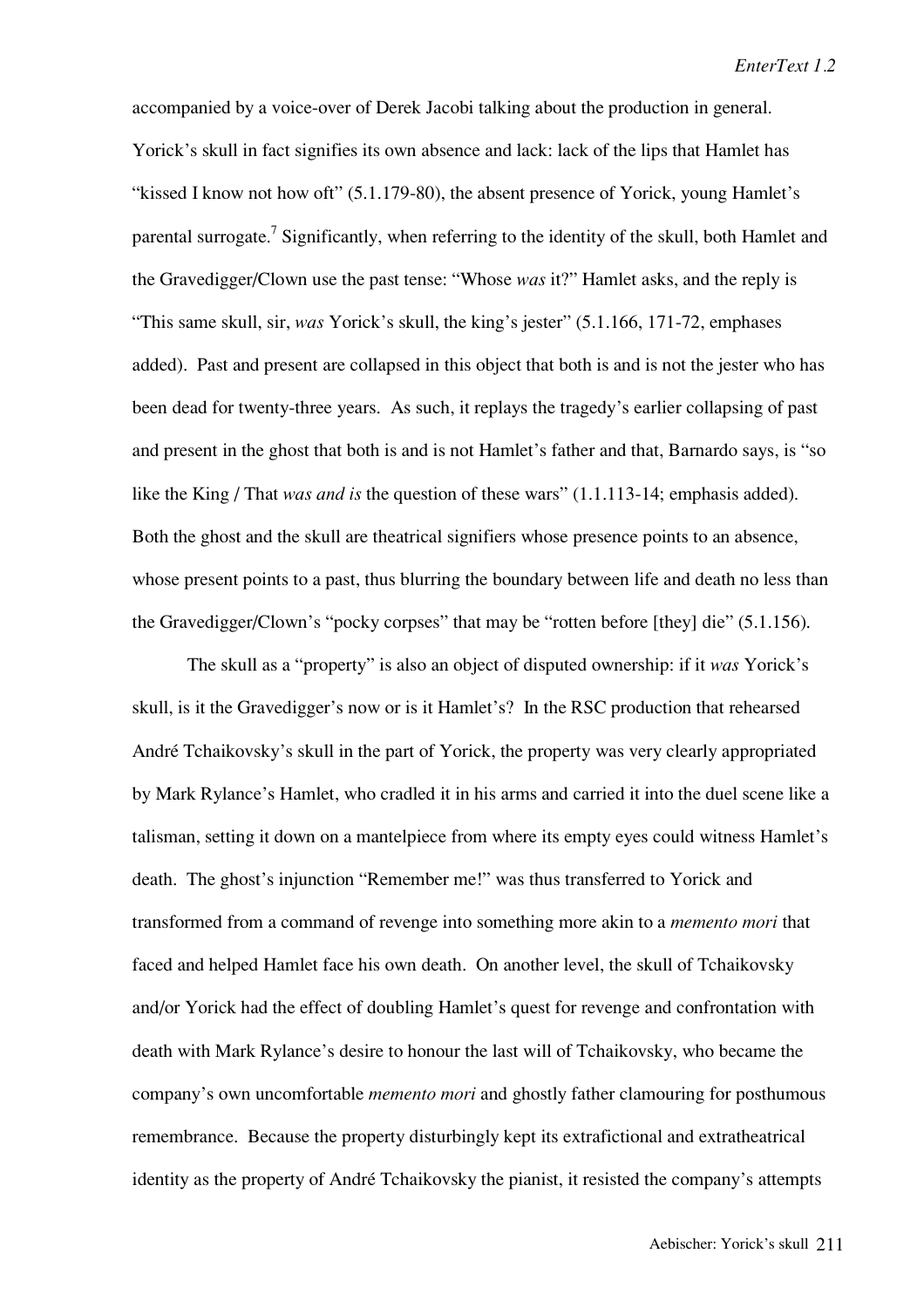to appropriate it as an accessory. Instead, it became an "improper property" that defied theatrical decorum. In a company such as the RSC that uses non-Grotowskian methods, decorum dictates that theatrical signs that pertain to the human body (be it objects such as bones or blood or physical expressions such as pain or orgasm) should stay at a distance from their referent, a distance which, as Claire van Kampen put it, is bridged by "the complicity of illusion between actor and audience."<sup>8</sup> Only when the real skull, with its real identity as André Tchaikovsky's head, was replaced by an identical-looking fake was the company able to adopt the property as an iconic sign that could stand primarily for Yorick rather than Tchaikovsky. Only once it had been fitted with a special hole in its base, custom-made to make it balance on the gravedigger's spike,<sup>9</sup> could it be a decorous, "proper" accessory that performed its work on stage as a means through which the audience may understand Hamlet's frame of mind. How easily such an appropriately distanced property can change its "owner" and slip back into improper signification beyond the theatrical frame of reference is, however, apparent from the story of Dr. Banks's skull. Even with a fake, the fact that the skull is a potentially polysemous signifier that is fairly indiscriminate in its signifieds (anything from a lawyer to Alexander the Great is possible) means that it can at any moment disrupt the fictional framework of the theatre and find a signified in reality. The skull as a property is thus particularly prone to producing what Martin Esslin dubs "'involuntary' semiosis" because, more than most other "material objects on the stage or screen," a skull "may contain signifiers that the originators of the performance (the designer, the director) did not intend to be perceived."<sup>10</sup>

The skull's uncertain ownership is compounded by its uncertain occupancy of fictional space. If it remains unclear to whom Yorick's skull belongs, the playtexts make it even more difficult to know where it belongs and what space belongs to it. We must assume that if the Gravedigger/Clown finds Yorick's remains as he is digging a fresh grave, the plot of the new grave is Yorick's old grave. But Yorick's is not the only skull that is found in the plot: he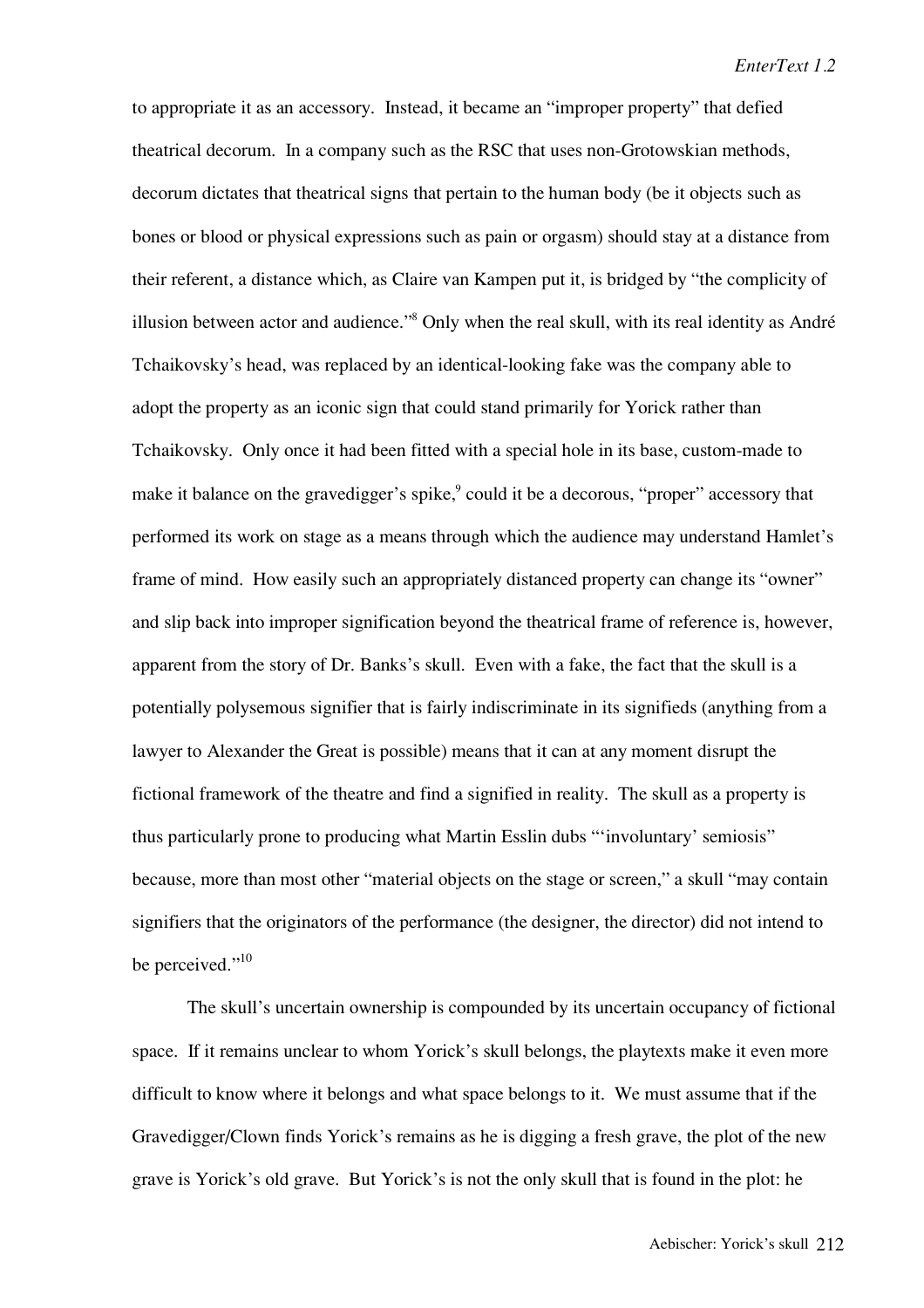seems to have shared his grave with at least one other anonymous person. Ownership of the grave is further complicated by the Clown's assertion that the grave belongs to him and Hamlet's insistence that it must belong to the person the Clown is digging it *for*. The grave turns out to be "common," another way in which death in the play is represented as a leveller that makes a "King … go a progress through the guts of a beggar" and another way in which the graveyard scene problematises the distinction between "the dead" and "the quick" (4.3.30- 31, 5.1.120).

In its physical juxtaposition of Yorick's dirty remains—"his fine pate full of fine dirt" is obviously smelly (5.1.101-2, 191)—and Ophelia's "fair and unpolluted flesh" (5.1.229), the grave becomes the space where the cultural *topos* of Death and the Maiden is played out. In the visual arts, this motif reached its creative (and erotic) apex in central Europe in the first half of the sixteenth century. In Niklaus Manuel's "Berner Totentanz" (1516-19), for instance, Death was figured seizing a citizen's daughter from behind, his bony fingers plunging into her *décolletage*. 11 Of the roughly contemporary illustrations of this motif by Hans Baldung Grien, "Der Tod und das Mädchen" (1517) concentrates specifically on the erotic potentialities of this theme.



**Hans Baldung Grien,** *Death and the Maiden* **(1517)**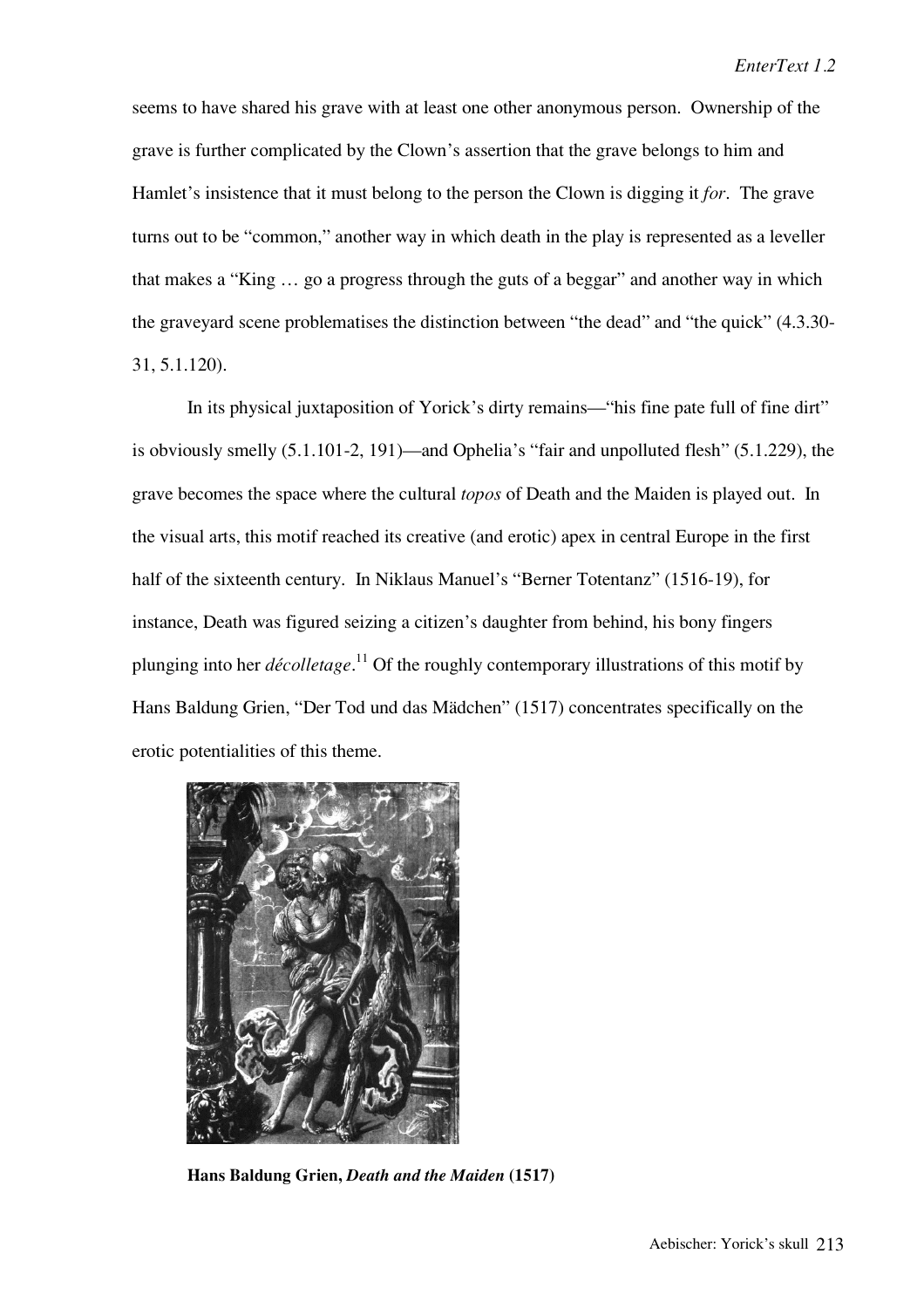By the time of Hans Sebald Beham's portrayal of "Tod in Narrengestalt und Mädchen" (1541)—an engraving that in its combination of Death as a jester, a virtuous maiden associated with the flowers in its background, and a motto reminding the viewer of the transitory nature of beauty, is remarkably close to Shakespeare's graveyard scene—the visual-arts motif had lost its eroticism and much of its iconographic power.<sup>12</sup> What had become a cliché within the pictorial tradition was, however, revived and reinvigorated in music and literature, where the *topos* transcended geographical and linguistic barriers, finding one of its most memorable and erotically-invested expressions in Romeo's question to the seemingly dead Juliet "Shall I believe / That unsubstantial death is amorous, / And that the lean abhorrèd monster keeps / Thee here in dark to be his paramour?"  $(5.3.102-5)$ .<sup>13</sup> In the graveyard scene, this poetic motif inherited from the visual arts is picked up in Gertrude's reflection on the substitution of the grave for Ophelia's bride-bed, $^{14}$  thus providing a verbal gloss on the physical juxtaposition of Ophelia's body with Yorick's skull. None of the early editions of *Hamlet* provides a stage direction indicating what happens to Yorick's disinterred cranium, but theatrical and cinematic expediency has often dictated its return into its grave alongside the body of "One that was a woman" (5.1.128). Like the fashionable early modern tombs that superimposed a sculpture of the living body over its decaying *alter ego* the *transi*, Yorick's and Ophelia's two stages of physical decay then provide a continuity with the living bodies of the sparring Laertes and Hamlet who join them in their grave (that is, if we accept the Q1 stage-direction that stipulates that Hamlet "*leaps in after Laertes*").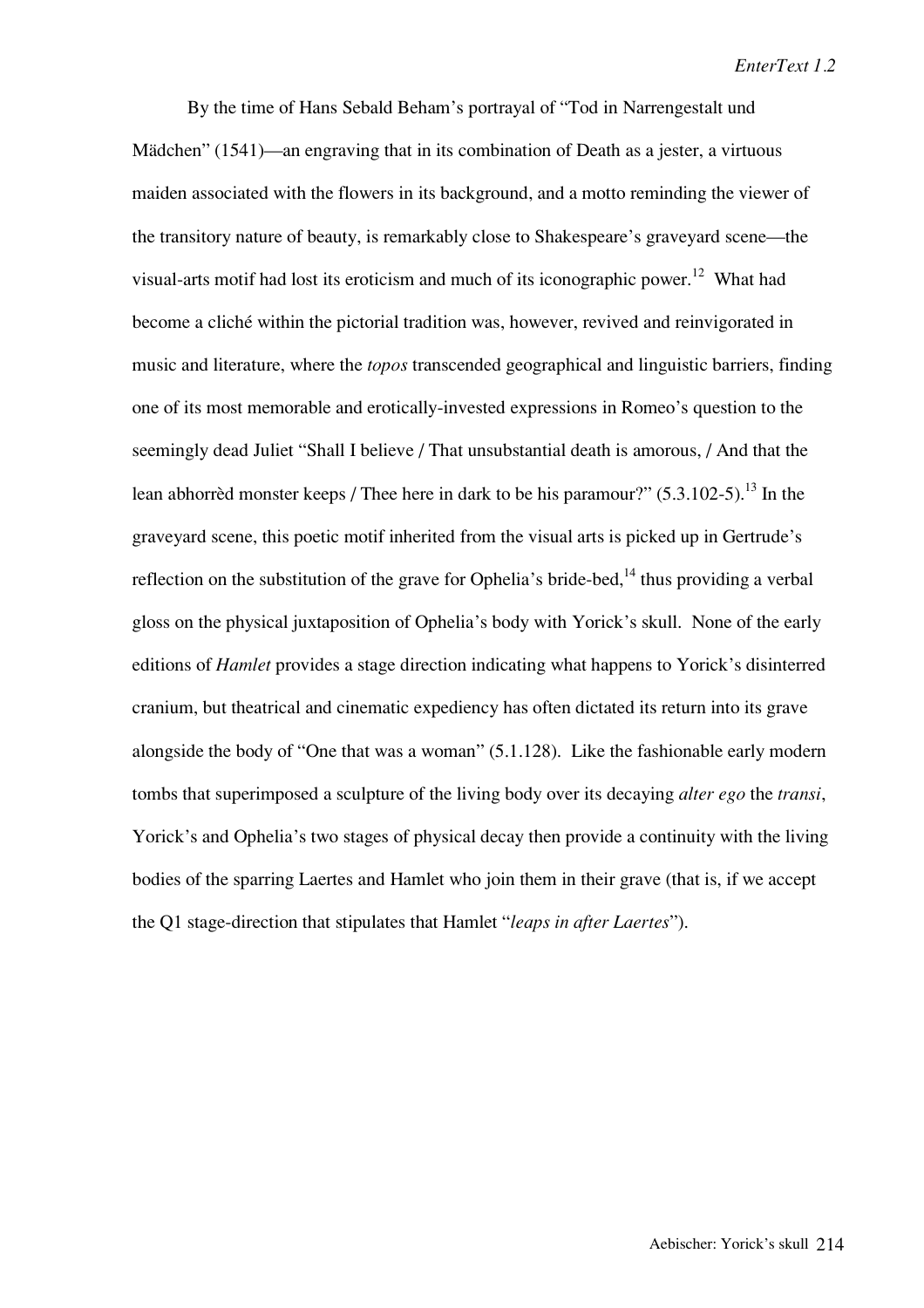

**Archbishop Chichele's "transi" tomb (1427) in Canterbury Cathedral**

If Yorick's skull is disturbingly polysemous on the page and the stage, it can be equally promiscuous in its signification on screen, where its value as a shocking property that is all too "close to the bone" is often exploited through close-ups. In Laurence Olivier's 1948 film of *Hamlet*, the editing of playtexts and film takes us straight from Ophelia's graceful Millais-inspired death to the gloomily comic scene of the Clown's digging of her grave. Eileen Herlie's voice-over describing Ophelia's "muddy death" (4.7.158) thus links the poetic beauty of Gertrude's speech and of Olivier's/Jean Simmons's cinematic portrayal of "the most beautified Ophelia" (2.2.109-10) to the earthy reality of the grave, from which the Clown retrieves Yorick's skull. While the Death-and-the-Maiden nexus is suggested through *montage*, *mise-en-scène* jolts the audience into a recognition of Hamlet's own connection with the skull when, a few seconds later, Hamlet's shadow enters the frame, his head exactly covering Yorick's skull on the ground **[see video clip 1]**. <sup>15</sup> If in Hamlet's subsequent gentle musings over the remarkably sanitised skull and his final casual disposal of it in the grave there is little sense of disgust or of the potential difficulty involved in containing this property, this splendidly simple cinematic trope in which Hamlet's death is literally foreshadowed is a prime instance of the prop's extraordinary semantic power.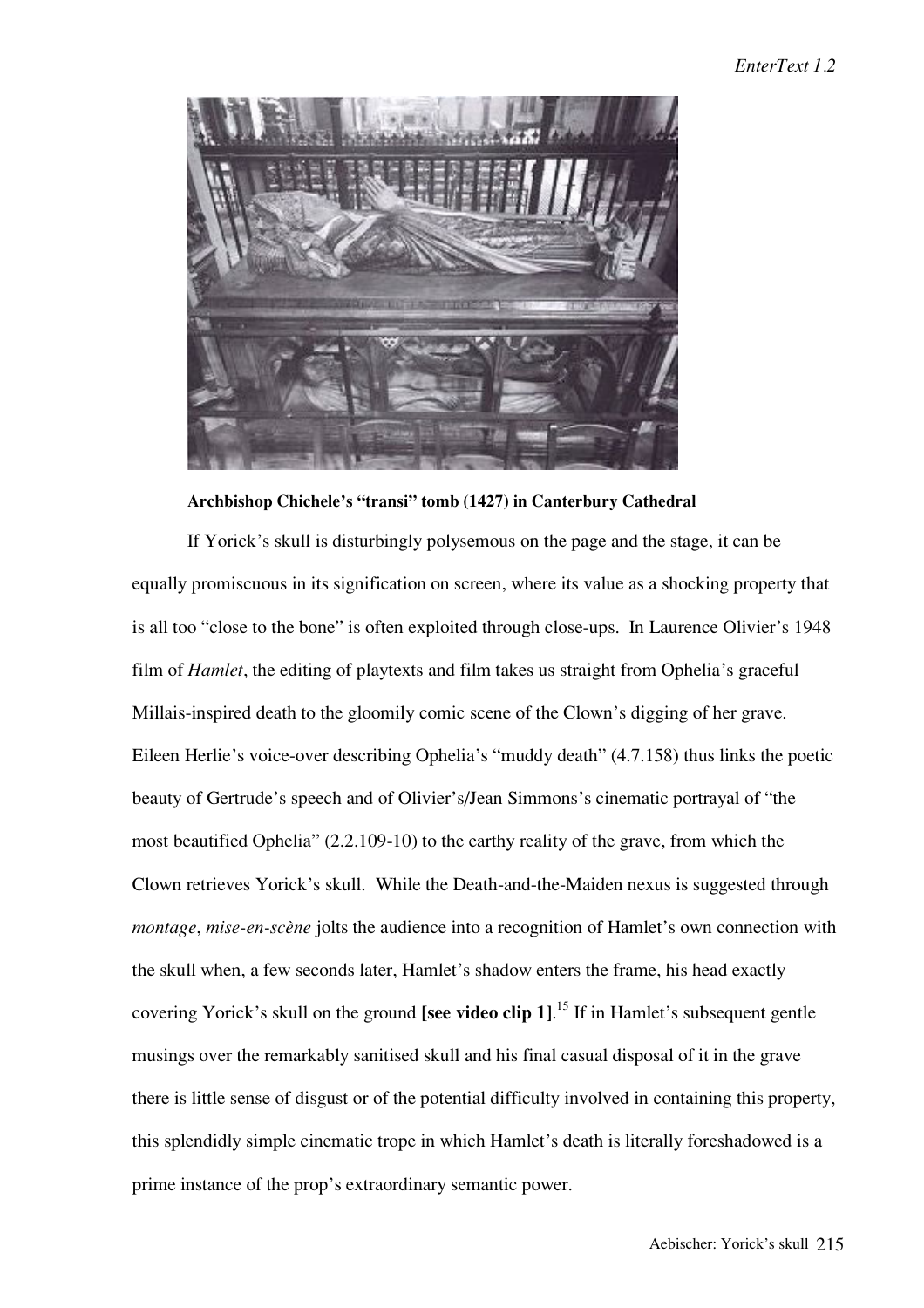Whereas, to appropriate Horatio's phrase, the skull in Olivier's film is "a property of easiness" (5.1.66), in Kenneth Branagh's films—both *In the Bleak Midwinter* (1995) and his marathon *Hamlet* (1996)—Yorick ceases to behave. The first indication that the Yorick of Branagh's "completer than complete"<sup>16</sup> film of *Hamlet* is up to more antics than he is normally allowed can be seen once again from the cover of the video-tape. Surprisingly, if we compare this cover to the video-covers of the films directed by Richardson and Olivier as well as to the cover of the Jacobi documentary, Yorick is not featured on the front of the cover. Instead, the back of the cover includes a skull in one of the eight small inset photographs that frame the publicity blurb.



**Video cover of Branagh's 1996** *Hamlet*



**Video cover of Richardson's 1969** *Hamlet*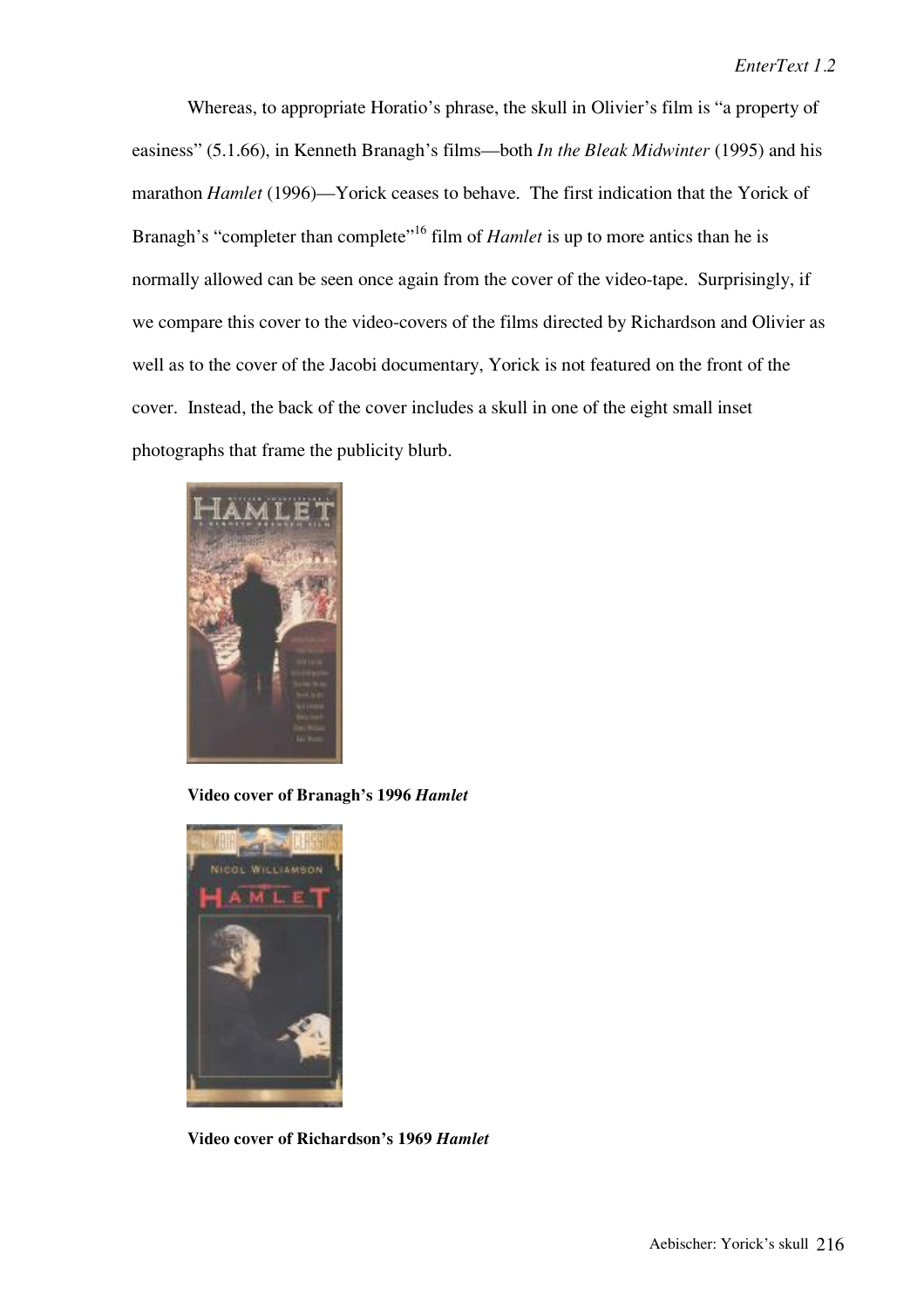

**Video cover of Olivier's 1948** *Hamlet*



There, instead of being engaged in its habitual deep mutual contemplation with the hero, the grinning skull is held by the grinning Gravedigger (played by Billy Crystal), both of them facing the viewer. This pose gestures to the Renaissance fashion for paintings depicting a young man with a skull, in which the young man normally *presents* the skull rather than contemplates it *à la* Hamlet.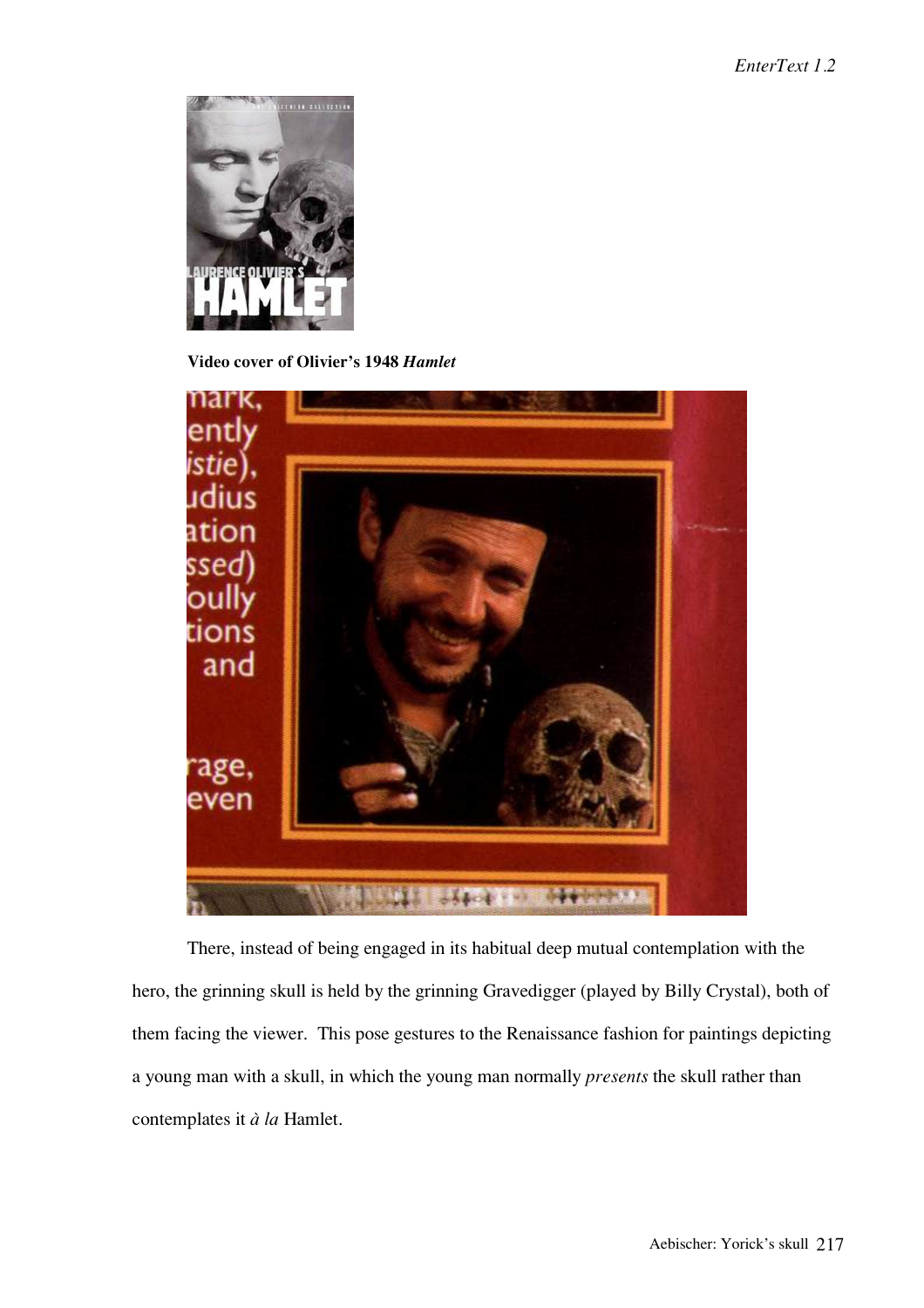

### **Franz Hals,** *Young Man with a Skull* **(ca. 1641)**

Just as the Gravedigger on Branagh's video-cover has displaced Hamlet as the stereotypical young man with a skull, it appears on closer view that Yorick, too, has been displaced from this emblematic picture by a rival skull. To a careful observer it furthermore becomes apparent that the still on the cover does not correspond to any moment represented in the film. The little picture on the cover, then, represents a triple displacement in which Gravedigger, skull, and still all re-present without presenting the emblematic scene a viewer would expect on the evidence of most other *Hamlet* video-covers and film posters. Surely, with a director as aware of intertextuality as Branagh, such a teasing frustration of expectations is no coincidence. On his video-cover both Hamlet, who turns his back on the viewer, and the skull are set up as elusive theatrical signifiers that point to a multiplicity of referents. While Branagh's platinum-blond Hamlet with his duel involving a spectacular descent from a balcony clearly evokes Olivier's film performance, and while the august collection of former and future Hamlets in Branagh's cast-list presents the viewer with a whole selection of Danish Princes, skulls also emerge as simultaneously specific and general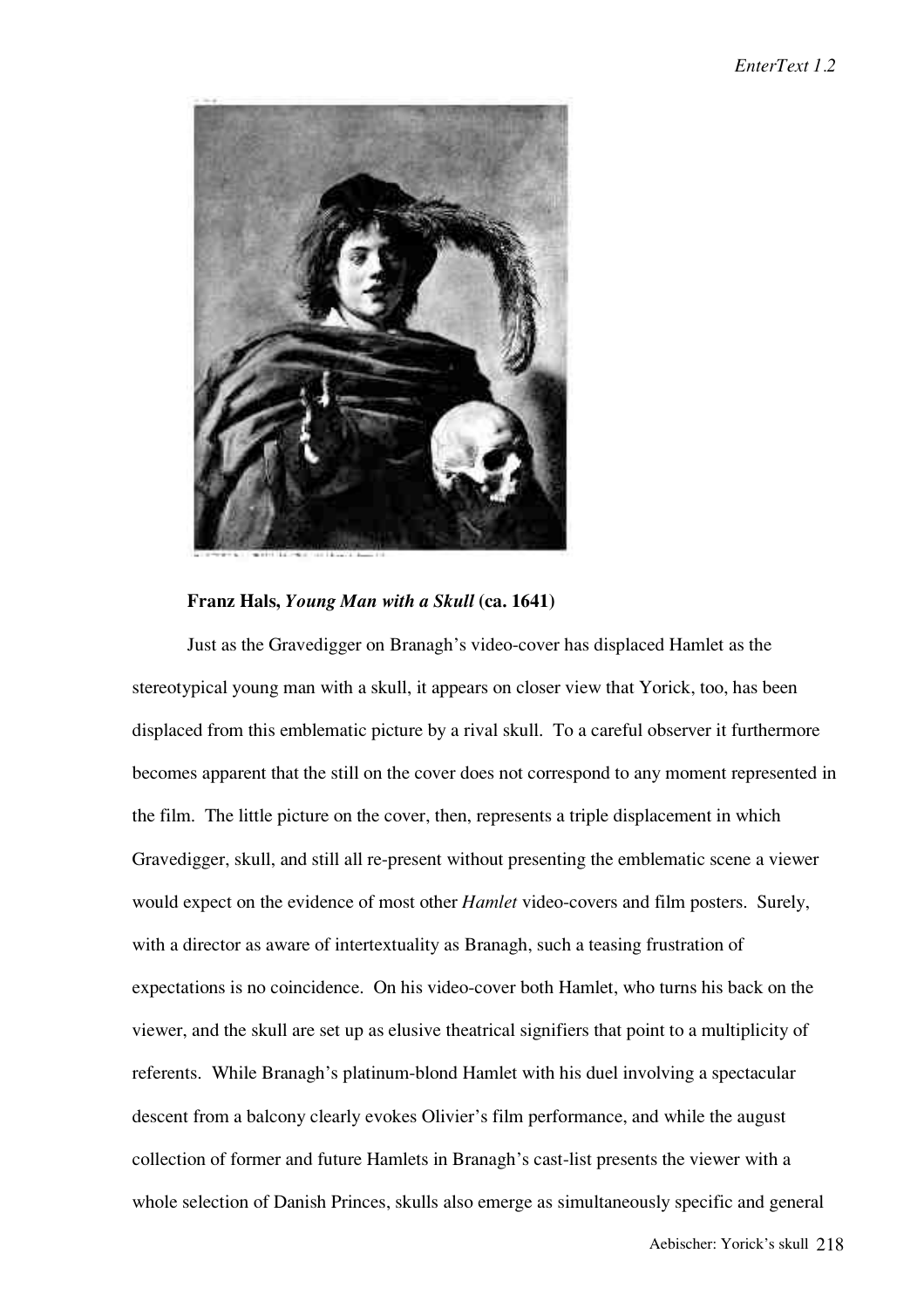signifiers in this film. Thus, in an early scene, Branagh's Hamlet scares Polonius by putting on a crude skull mask, so that "antic Death" literally becomes one of the masks Hamlet puts on as part of his "antic disposition" **[see video clip 2]**. As a mask, the face of death on a living head lends emphasis to the tragedy's repeated questioning of the boundaries between life and death at the same time as its potential to hide different heads behind its front implies the promiscuity of death.

This implication is strengthened in the film's graveyard scene, where the five dirty skulls unearthed by the Gravedigger make death seem particularly "common." In Branagh's screenplay Hamlet's wry thought that "if there were any more of these bloody things [the Gravedigger] could set up a skull shop" stresses this point.<sup>17</sup> Nevertheless it is here, amidst this proliferation of skulls that one skull becomes specific enough to disrupt the spatial and temporal setting of the scene, the fictional framework of the film, and even the continuity of the screenplay. Yorick is set apart from his fellow ex-persons, to use Branagh's term,  $18$  both in terms of space and physiognomy. Left behind after all the other skulls have been packed up, Yorick's buck teeth make his identity all too apparent to Hamlet. Two brief flashbacks underline the hero's recognition of the skull, taking the viewer to the living Yorick, impersonated by the notoriously buck-toothed stand-up comedian Ken Dodd, playing with the boy Hamlet and amusing the royal family **[see video clip 3]**. In harmony with the play, these flashbacks help blur the distinction between the dead and the living, the past and the present, and strengthen Yorick's role as a father-figure for Hamlet. At the same time, however, the flashbacks are dangerously disruptive. On the one hand, the skull's identification with Dodd's grinning face creates a semantic problem when Hamlet orders it to "get...to my lady's chamber and tell her, let her paint an inch thick, to this favour she must come" (5.1.183-85). In the film's juxtaposition of the live Yorick's heavily made-up face with these lines, the point of Hamlet's misogynistic injunction that links this scene to his condemnation of women's "paintings" (3.1.143) in the nunnery scene is blunted. On the other hand, while the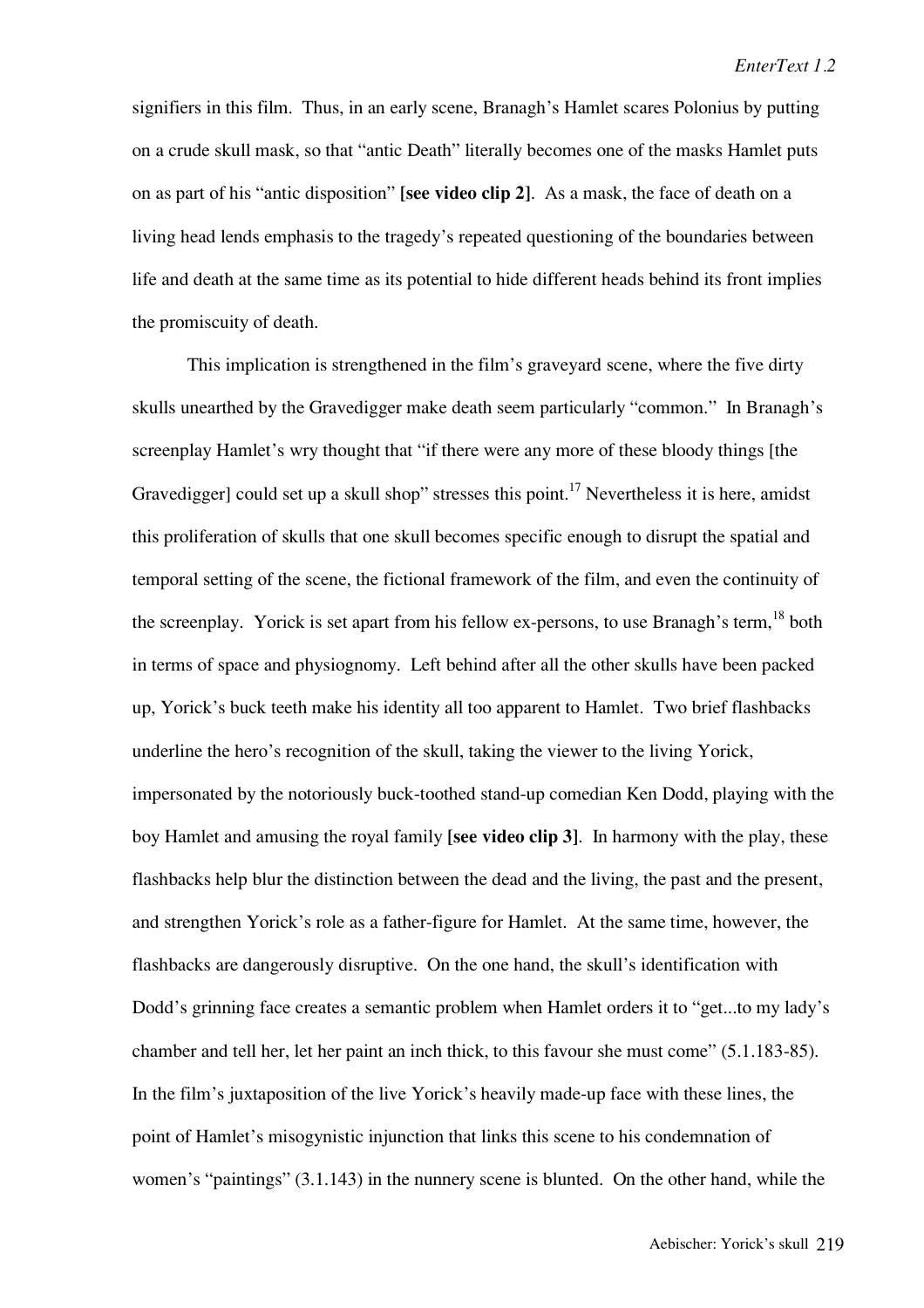flashbacks are long enough for the audience to recognise Ken Dodd as the model for the property's buck teeth, they are too brief for the viewer to move beyond that recognition into an involvement with Hamlet's nostalgic memory. In the figure of Ken Dodd, the flashbacks violently introduce an extrafictional referent into the scene in a way reminiscent of Richard Hoskins's evocation of Dr. Banks. It is true that in the light of early modern examples of dignitaries who commissioned tomb sculptures of their own decomposing bodies years before their actual death, $^{19}$  there is something peculiarly "authentic" in the fact that the skull was modelled on Dodd and given to him at the end of the shoot as a souvenir of the production and personal *memento mori*. 20 Nevertheless, the fact that in this case the extrafictional referent for Yorick's skull is very much alive is a key instance of the "life-in-death" theme that haunts this production more than any other. Old Hamlet's scripted appearances as a Ghost are complemented by several cinematic flashbacks that present him alive or in the process of dying. A brief inset representing Hamlet's bloody imagination during Claudius's prayer scene shows Claudius being stabbed in the ear by Hamlet's dagger.<sup>21</sup> Ophelia's burial, as Carol Rutter has perceptively noticed,<sup>22</sup> is furthermore modelled on the genre of the vampire film, a genre with which Branagh demonstrated his familiarity in his film of *Mary Shelley's Frankenstein* (1994) and in which corpses are disruptively alive. Even Russell Jackson's film diary seems singularly preoccupied with the coming alive of dead bodies. The entry for 23 February reads: "The morning starts with Hamlet lying in state. Billy Crystal (First Gravedigger) has arrived for make-up consultations, and comes on set while Ken is in the coffin: Billy gets up the stepladder beside the catafalque and the corpse sits up to chat.<sup> $23$ </sup> On 1 March, Kate Winslet is performing dead Ophelia when "A runner from the production office comes with a telephone message from L.A. for Kate, but we don't know where she is, so messenger departs–then we remember she's in the grave."<sup>24</sup> The following day, the diary records a different incident in the graveyard in which the actors "corpse." Whether metaphorically or almost literally, corpses, heralded by Ken Dodd's lively Yorick, are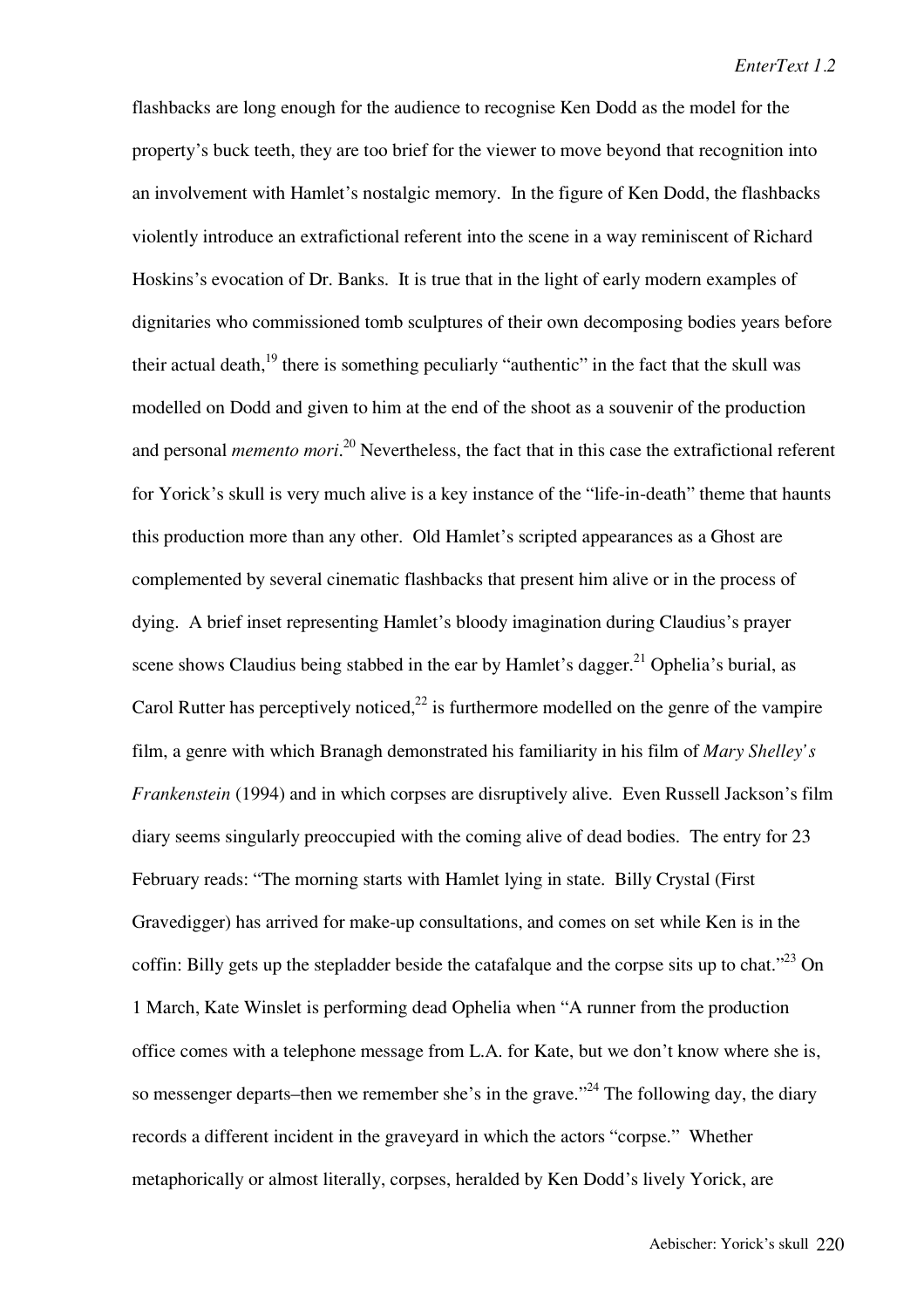disturbingly alive in Branagh's production. Not even in the screenplay does Yorick behave properly and "play dead:" as if it had not been up to enough mischief in the film itself, the skull does an additional little comic turn in its script, where it refuses to stay put once it has been disposed of. At least, this has to be inferred from the fact that although Hamlet apparently "throws the skull down" in disgust at its smell, a few lines down, Yorick seems to have popped back into his hands, for as Ophelia's funeral approaches, Hamlet once more "throws the skull to the FIRST GRAVEDIGGER."<sup>25</sup>

In view of Yorick's improper behaviour in Branagh's "serious" *Hamlet*, it is hardly surprising that he is similarly vivacious in *In the Bleak Midwinter* (or *A Midwinter's Tale*), Branagh's comedy about the making of an amateur *Hamlet*. With the graveyard scene not part of the film *per se*, Yorick nevertheless manages to negotiate a central position on the video-cover (what's new?), where, in a black-and-white group photograph of the cast, his pink face conspicuously sticks out.



**Branagh's** *In The Bleak Midwinter/A Midwinter's Tale* **video cover**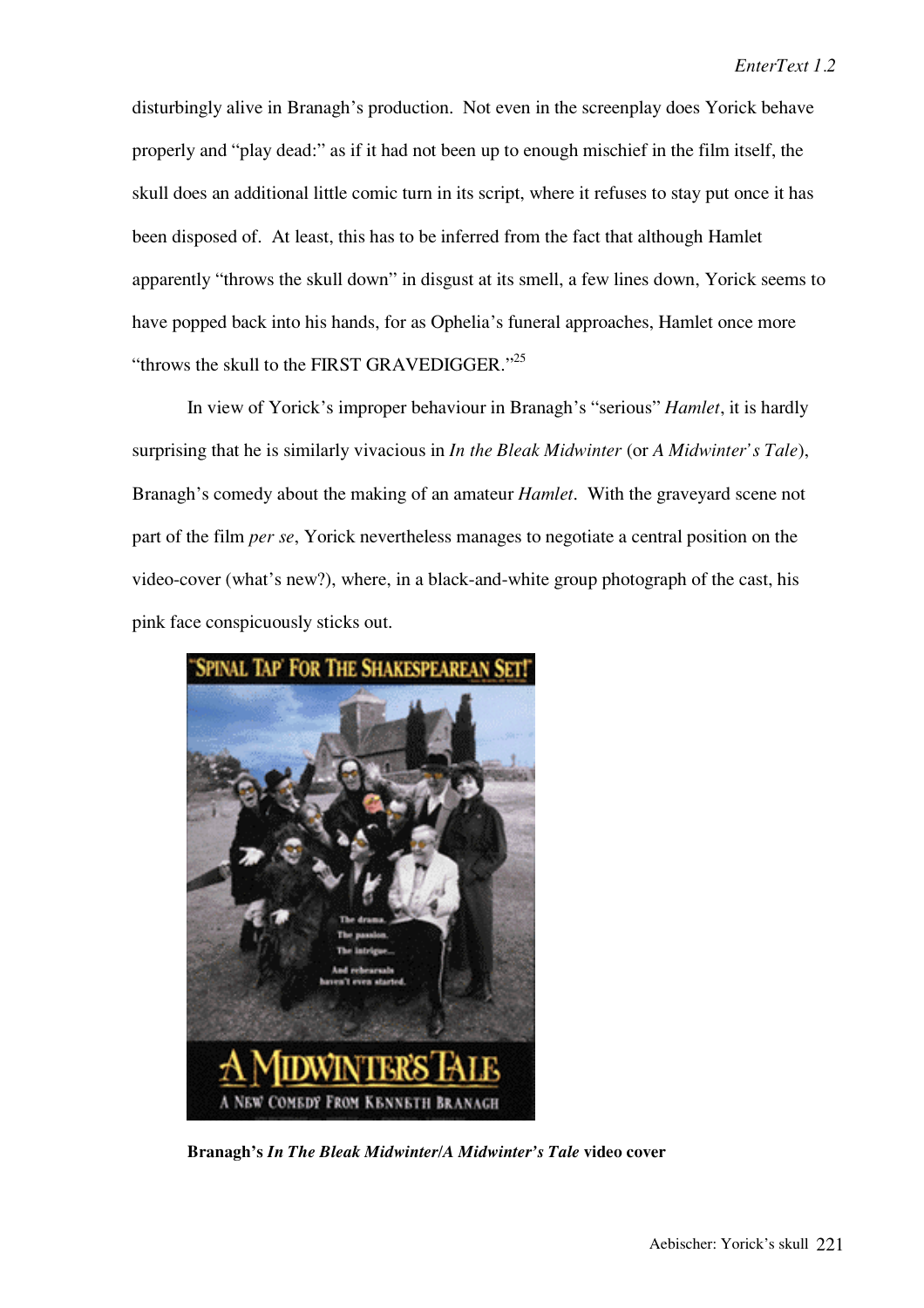If he fears no more the heat of the sun, this is mainly because he is equipped with sunglasses that irrepressibly gesture towards life. In fact, Yorick has rarely been livelier than in his two brief appearances in the margins of this film: the first when an auditioning ventriloquist performs "Alas, poor Yorick. I knew him, Horatio" (5.1.175-76) with a dummy Hamlet and skull, while another skull is perched on the director's pencils **[see video clip 4]**; the second when Yorick the jester appears as one of Fadge's (the designer's) painted audience members to watch the performance of *Hamlet* **[see video clip 5]**. Pastiche seems the only way to deal with the irrepressible Yorick within the framework of a comedy.

Yorick, in fact, has become such a well-known icon that his representation on stage and screen is by now no less clichéd and vexed than Hamlet's "To be or not to be" soliloquy. *Shakespeare in Love* provides a prime example of how instantly recognisable Yorick is and how easily this property can be appropriated. When Joseph Fiennes's Shakespeare enters the back-stage space at Whitehall, there is a very brief moment in which Will Kempe is shown holding a skull before throwing it into a prop-box **[see video clip 6]**. The screenplay glosses this moment as "he looks at the skull  $\ldots$  in other words he reminds us of Hamlet."<sup>26</sup> What the gloss omits is the skull's habitual semantic excess, for Yorick doubles here as both the skull *and* the clown/jester in full costume and make-up who is looking at him. The skull's later, and unscripted, re-appearance in the film as a weapon with which Burbage–historically the future Hamlet–is knocked unconscious, is yet another instance of the property's semantic richness and potential unruliness **[see video clip 7]**.

The property's combination of cliché and openness to pastiche might well be the rationale behind Michael Almereyda's decision to cut Yorick from the graveyard scene in the most recent screen *Hamlet*. In a film that consistently seeks to frustrate expectations and defy clichés, the tragedy's unruly property is relegated to the margins. Even in the screenplay, which, unlike the edited film, does contain a substantial part of the graveyard scene, Yorick is conspicuous through his re-presented absence. The skull is, presumably, the "something"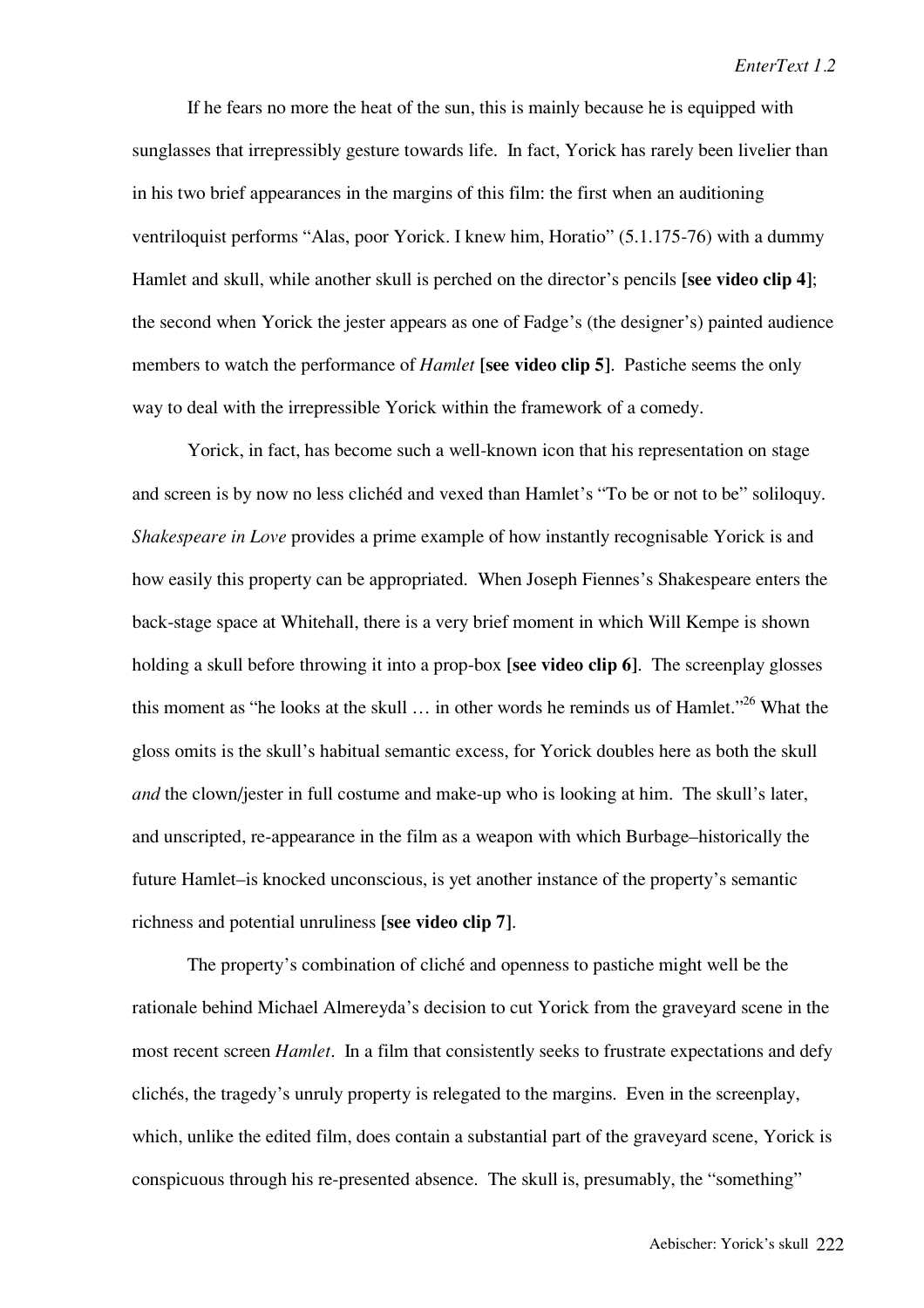referred to in the stage direction that immediately precedes the gravedigger's "Here's a skull that hath lien you in the earth" and that reads "*he* [the gravedigger] *returns to the grave, pokes at something with his toe*."27 But instead of picking up the skull in order to enter into a profound contemplation of mortality, the screenplay's Hamlet "*kneels a moment, then stands up into frame wearing a rubber Halloween skull mask*" 28–both a displacement of Yorick's skull onto commercial Halloween skeletons typical of the film and an intertextual reference to Branagh's similar use of a skull mask in the 1996 film. Although this scene was filmed as scripted, Yorick's near-appearance in the graveyard scene was eventually edited out along with most of the graveyard scene. In his "Director's Notes," Almereyda records that although during filming "the scene seemed to fly,"

> in the editing room it became clear that I'd failed to get it right. The tone and timing were off, and the whole episode seemed to sidetrack Hamlet's response to Ophelia's death. The movie worked better with the prized scene cut out. But we kept a vestige of Jeffrey's [Jeffrey Wright playing the Clown] performance, a chorus from the Dylan song, as a wistful souvenir.  $^{29}$

If the kicked-at "something" and the rubber skull mask are in themselves oblique signifiers for the ever more absent Yorick, the song that recalls their erasure sets the deferral of meaning at yet another remove, becoming an enactment of post-structuralist *différance* at the same time as it encapsulates Hamlet's and *Hamlet*'s search for elusive, unrepresentable, meaning, for "that within which passeth show" (1.2.85).

Significantly, the only time within the final cut of Almereyda's film that Yorick appears as himself, the skull flickers across Hamlet's television screen, profoundly contemplated by Sir Johnston Forbes-Robertson in an ever-so-brief clip of the silent film of 1913.<sup>30</sup> Yorick's present absence, in this latest, self-consciously post-modern appearance, evokes the end of the Victorian stage tradition, the beginning of *Hamlet* on screen, and Yorick's own problematic status as a theatrical property. Almereyda's is a Yorick in quotation marks, a Yorick that is and is not there, a sign of a sign of a fictional referent that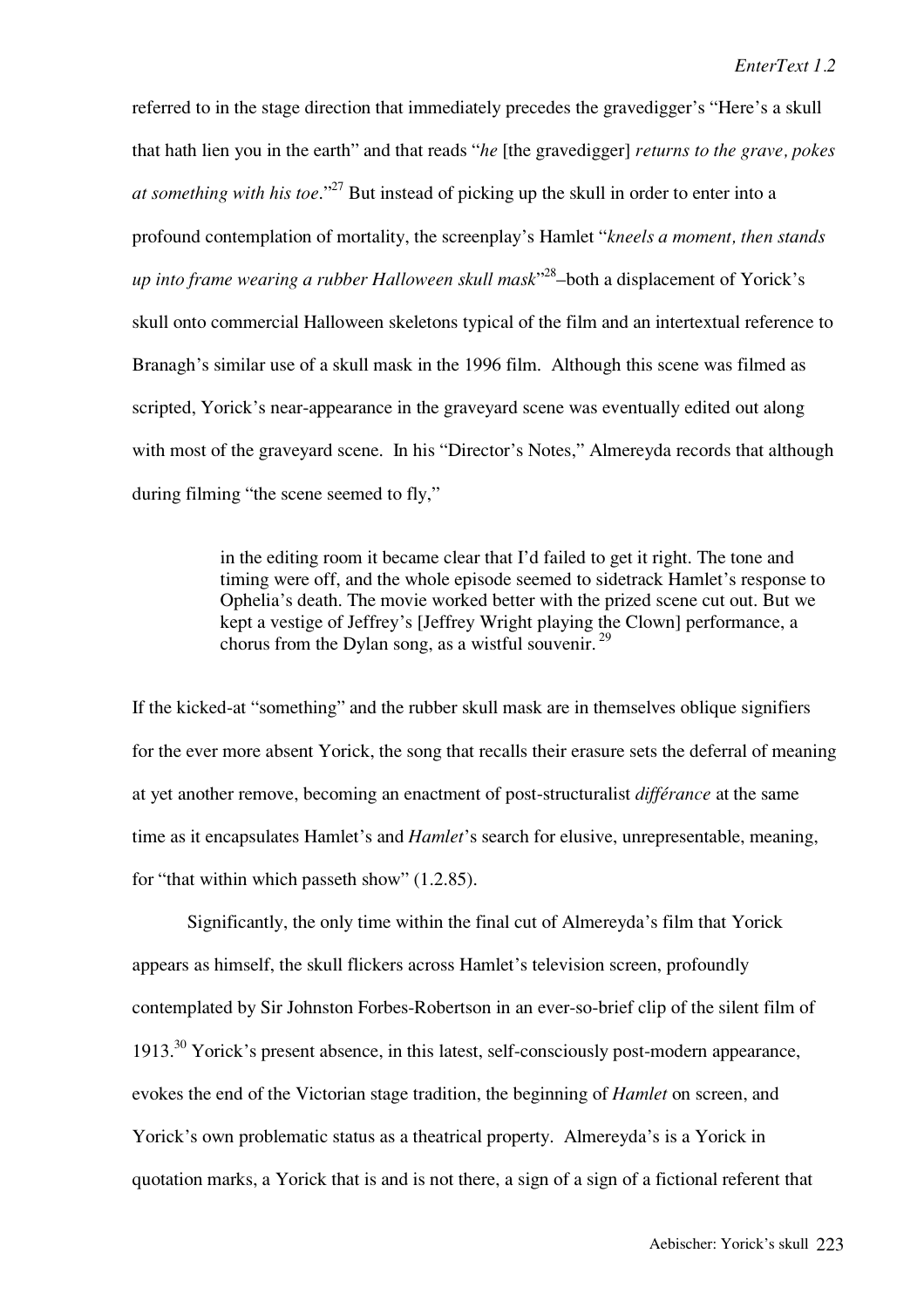collapses not Hamlet's, but *Hamlet*'s past with its present. Even if Yorick's skull no longer

features as an actual property, its image through the years seems to have only gained

intertextual semantic richness.

### **Notes**

1

<sup>4</sup> All references to the play are to G. R. Hibbard, ed. *Hamlet* (Oxford: Oxford University Press, 1987).

- 
- <sup>10</sup> Martin Esslin, *The Field of Drama: How the Signs of Drama create Meaning on Stage and Screen* (London: Methuen, 1987), 46.<br><sup>11</sup> Niklaus Manuel's original "Berner Totentanz" is lost, but copies of the frescoes are preserved in Albrecht
- 
- Kauw's 1649 watercolour in the Historisches Museum in Bern.<br><sup>12</sup> William R. Levin glosses the engraving (whose title is inadequately translated as "Death and the Lady") as follows: "In this engraving Beham depicts a young woman in elegant dress walking in a garden. Beside her is a vase containing a tall lily, symbolic of purity and virginity, indicating the lady's virtuous character. Lurking dangerously close to her, however, is Death, dressed as a jester, holding an hourglass from which the measure of sand has nearly run. The woman is oblivious to his presence, but the viewer sees him as a grim reminder that, as the inscription (OMNEM IN HOMINE VENVSTATEM MORS ABOLET) indicates, Death destroys all human beauty." *Images of Love and Death in Late Medieval and Renaissance Art* (Michigan: University Publications, 1975), 71. In-depth discussions of the topos of Death and the Maiden in early modern Europe are provided by Jean Wirth, *La Jeune Fille et la Mort: Recherches sur les Thèmes Macabres dans l'Art Germanique de la Renaissance* (Geneva: Droz, 1979), and Karl S. Guthke, "Renaissance und Barock: Der Tod und das Mädchen – und der Mann." *Ist der Tod eine Frau? Geschlecht*
- *und Tod in Kunst und Literatur* (München: Verlag C. H. Beck, 1997), 94-143. <sup>13</sup> Jill L. Levenson, ed, *Romeo and Juliet* (Oxford: Oxford University Press, 2000). For a discussion of the transition of the Death-and-the-Maiden motif from the visual arts to literature in the mid-sixteenth century,
- see Wirth, 91-93. <sup>14</sup> For a discussion of "the conceit of Death as usurping Bridegroom" see Michael Neill, *Issues of Death: Mortality and Identity in English Renaissance Tragedy* (Oxford: Clarendon Press, 1997), 58.
- <sup>15</sup> This superimposition of shadow and skull was first commented on by Robert A. Duffy, for whom it introduces "the thematic significance of the scene to follow." "Gade, Olivier, Richardson: Visual Strategy in *Hamlet* Adaptation," *Literature/Film Quarterly* 4.2, 148.
- 
- <sup>16</sup> Geoffrey O'Brien, "The Ghost at the Feast," *The New York Review of Books* 44.2, 15.<br><sup>17</sup> Kenneth Branagh, Hamlet *by William Shakespeare: Screenplay, Introduction and Film Diary* (London: W. W. Norton and Company, 1996), 145. Ibid., 148.
- 

George Vandenhoff, *Leaves from an Actor's Note-Book; with Reminiscences and Chit-Chat of the Green-Room and the Stage, in England and America* (New York: D. Appleton and Company, 1860), 100. Ibid., 100-101. <br>3 My thanks to Roger Howells, the former Production Manager for the RSC, and to William Lockwood, the

RSC's Property Department Manager, for contributing anecdotal evidence.

<sup>5</sup> Letter, 19 August 1999. With thanks to Claire van Kampen for answering my questions on Mark Rylance's behalf.

<sup>6</sup> See Eleanor Prosser, who explains that: "In Shakespeare's day, 'antic' did not mean 'mad.' It was the usual epithet for Death and meant 'grotesque,' 'ludicrous'." *Hamlet and Revenge* (Stanford: Stanford University Press, 1971), 151. For Holbein's "Dance of Death," see Francis Douce, ed, *The Dance of Death: In a Series*

*of Engravings on Wood from Designs Attributed to Hans Holbein* (London: G. Bell and Sons, 1902).<br><sup>7</sup> Martin W. Walsh argues that "the piggyback-riding, child-kissing Yorick is close to pure invention on Shakespeare's part, and one need not appeal to modern psychology to find in Yorick a parental surrogate, particularly striking given the androgynous character of the traditional fool." "This Same Skull, Sir ...": Layers of Meaning and Tradition in Shakespeare's Most Famous Prop." *Hamlet Studies* 9 (1987), 74.<br><sup>8</sup> Letter, 19 August 1999.<br>Rehearsal note, 7 April 1989.